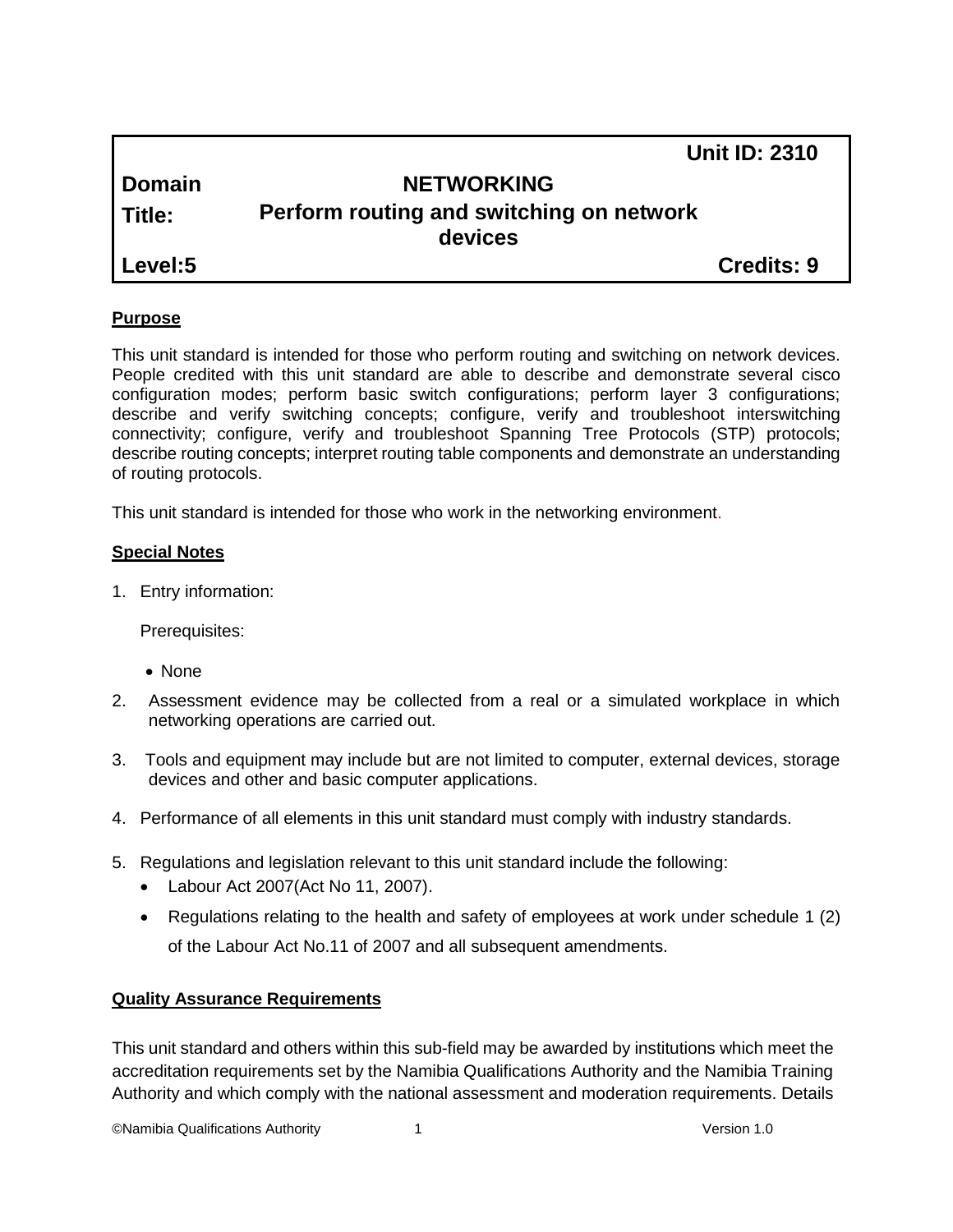of specific accreditation requirements and the national assessment arrangements are available from the Namibia Qualifications Authority o[n www.namqa.org a](http://www.namqa.org/)nd the Namibia Training Authority on [www.nta.com.na](http://www.nta.com.na/)

# **Elements and Performance Criteria**

# **Element 1: Describe and demonstrate several cisco configuration modes**

# **Performance Criteria**

- 1.1 User and privilege execution mode is described and demonstrated.
- 1.2 Global configuration mode is described and demonstrated.
- 1.3 Interface configuration mode is described and demonstrated.
- 1.4 Virtual Local Area Network (VLAN) configuration mode is described and demonstrated.
- 1.5 Virtual teletype (VTY) Line configuration mode is described and demonstrated.

# **Element 2: Perform basic switch configurations**

# **Range**

Basic switch configurations may include but not limited to name and Internet Protocol (IP) address.

# **Performance Criteria**

- 2.1 Connection to the switch is performed.
- 2.2 Power over Ethernet is explained.
- 2.3 Existing configurations are cleared.
- 2.4 Basic switch configurations are performed.
- 2.5 Switch passwords are configured.
- 2.6 Port speed, duplex and port security are configured.
- 2.7 Configurations are saved and connectivity is verified.

# **Element 3: Perform layer 3 configurations**

# **Performance Criteria**

©Namibia Qualifications Authority 2 Version 1.0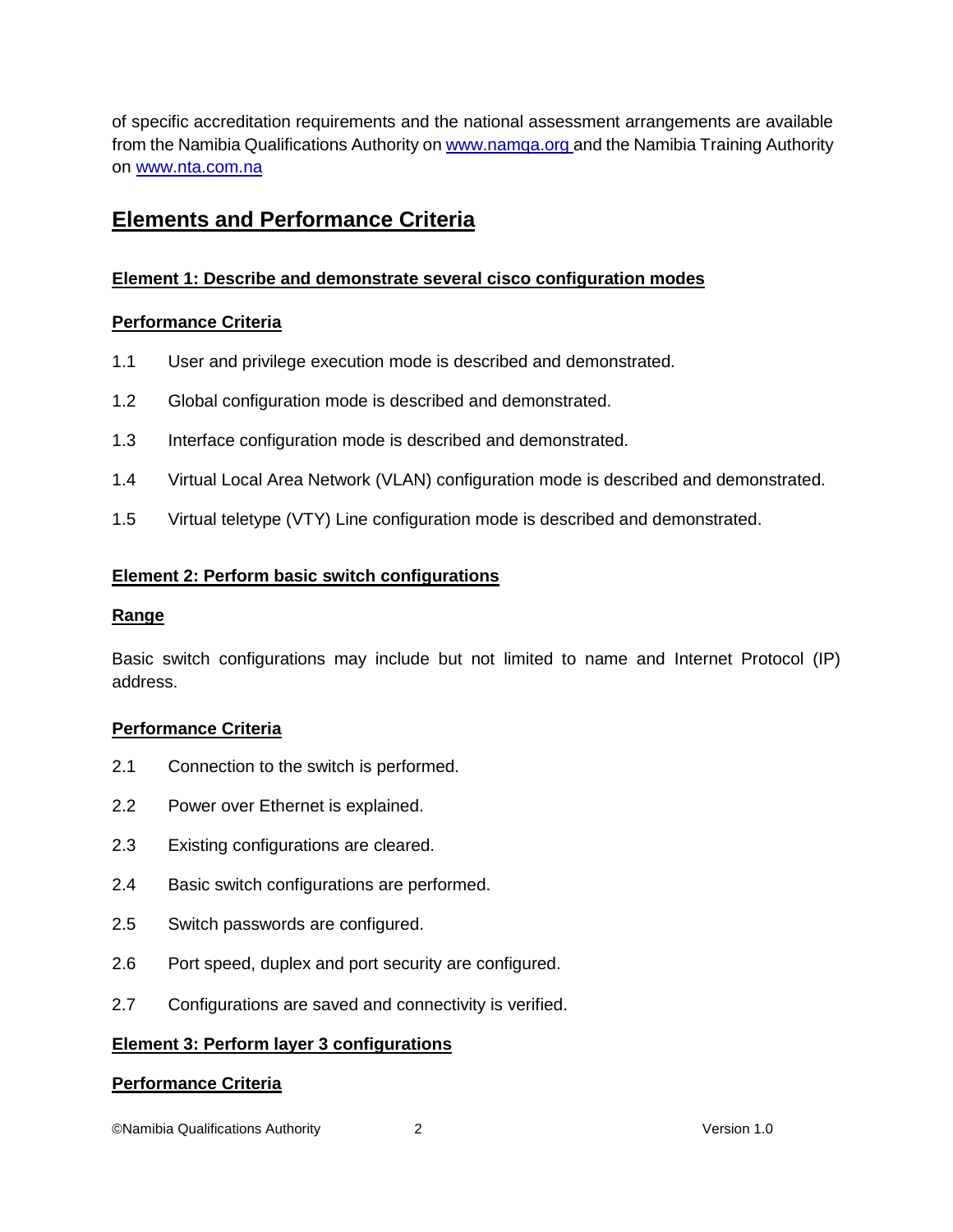- 3.1 Dynamic Host Configuration Protocol (DHCP) server is configured.
- 3.2 Domain Name System (DNS) server is configured.

## **Element 4: Describe and verify switching concepts**

## **Performance Criteria**

- 4.1 MAC learning and aging is explained.
- 4.2 MAC address table is described and verified.
- 4.3 Frame switching is explained.
- 4.4 Frame flooding is explained.

## **Element 5: Configure, verify and troubleshoot inters witching connectivity**

## **Range**

Trunking protocols may include but not limited to Dynamic Trunking Protocol (DTP), VLAN Trunk Protocol (VTP) and 802.1Q.

## **Performance Criteria**

- 5.1 Trunk ports are configured and verified.
- 5.2 Virtual Local Area Network (VLANs) are added and removed on a trunk.
- 5.3 Trunking protocols are explained and configured.
- 5.4 Native Virtual Local Area Network (VLAN) is explained and configured.

## **Element 6: Configure, verify and troubleshoot Spanning Tree Protocols (STP) Protocols**

## **Performance Criteria**

- 5.1 STP modes are configured.
- 5.2 STP route bridge selection is explained and demonstrated.

## **Element 7: Describe routing concepts**

## **Performance Criteria**

7.1 Packet handling and path selection through a network is explained.